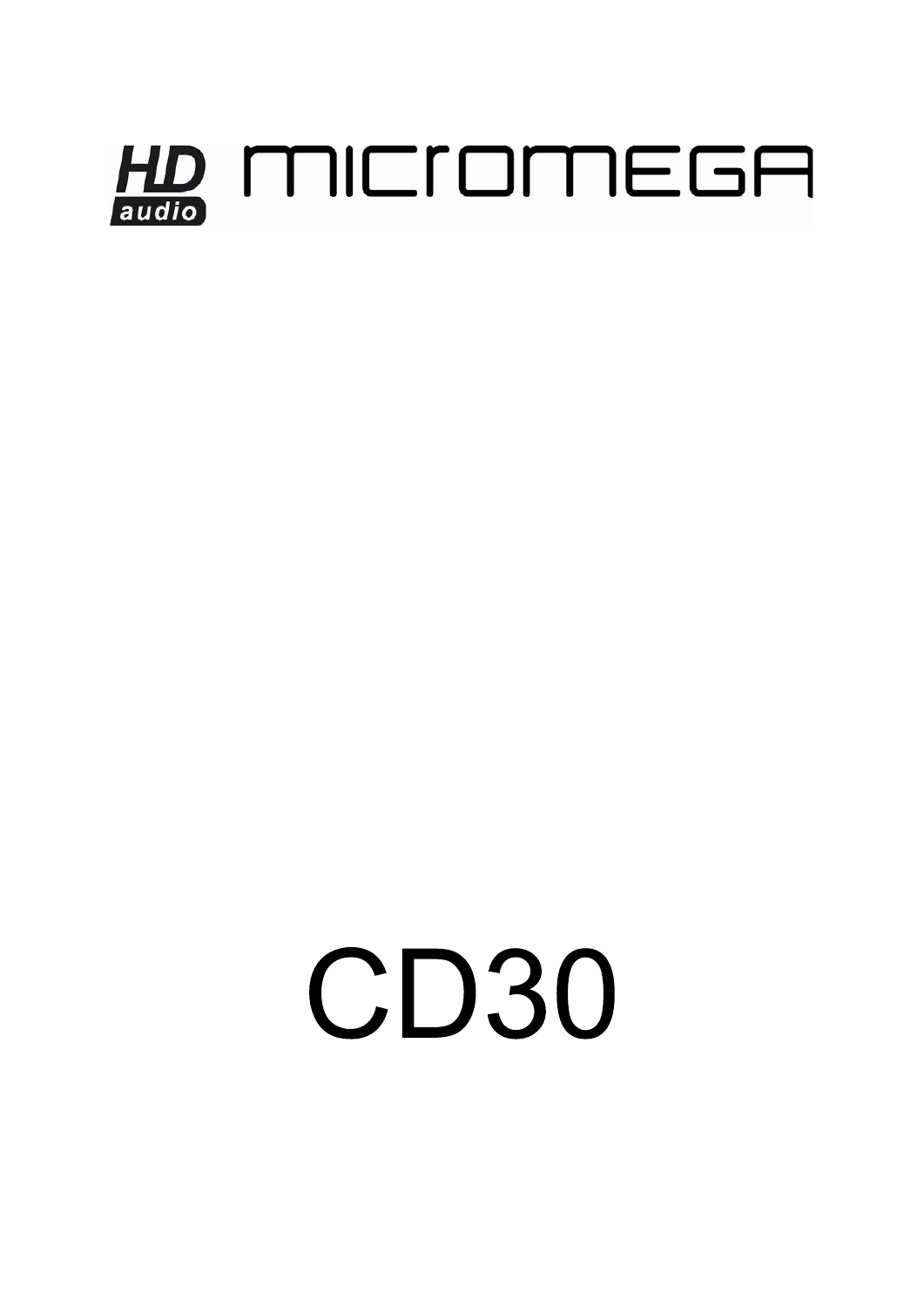### The heritage of the CD10 and CD20

CD30 is the top model in this CD player range. It shares much of its functionalities with CD10 and CD20 which are widely recognized as being best sellers in their category due to their excellent sound quality and first class reliability. At MICROMEGA we set our heart on developing a CD player whose performances would be exceptional while maintaining unbeatable value for money.

### The chassis

Made entirely out of metal, the frame's role is to provide a stable and rigid base for the CD mechanism. It also protects the CD's electronic circuits against external electromagnetic disturbances and high frequency exposure, which are very common in today's environment. The aluminum front panel adds a special touch to all of the models of this range, providing an impression of elegant soberness, where minimalism and user-friendliness combine harmoniously. The blue 10 character dot matrix display, driven by MICROMEGA software, displays all necessary information in real time. The aluminum anodized top cover, which comes in either black or silver, matches the front panel perfectly. The brushed effect of the front panel gives the product an unrivalled distinctive touch.

### The **ACTS®** power supply

Like all the players, CD30 depends on the user's mains source for its power supply. Unfortunately this source is increasingly subject to interference, especially since the arrival of switching mode power supplies used by computers as well as by numerous other consumer electronics goods, for example TV sets, DVD players, video tape recorders, and satellite devices among others. All these power supplies, even if according to CE standard, they are supposed to prevent any input or output disturbance, emit towards the mains high frequency signals likely to disturb the CD's musical reproduction. The effect is more significant the more powerful the device is. If that seems paradoxical, it should be kept in mind that the maximum output signal of a CD player is 2V RMS; therefore the weakest signal that a CD player must be capable of reproducing is about 30 micro-volts. That gives a good idea of the scale of what we are talking about. The CD30's transformer is an R-Core type for the digital section. These very specific models have very interesting characteristics from the point of view of mains interference filtering. Contrary to toroidal transformers, which have a very broad bandwidth, R-Core transformers, due to the way there are made, have a very narrow bandwidth. This makes them the ideal choice when the current requirement is low. The digital power supply provides the necessary current to the drive mechanics, the servo and decoding circuits and all of the user interface section. To generate the specific voltage to the VFD display used in CD30, we employed a specific technique making it possible to isolate the power supply from this particular element. Purists are well familiar with the negative effects this has on very high level musical reproduction. In addition, linear regulators with high power supply rejection guarantee a perfectly noise-free power supply for all of the digital elements. For the analog section, CD30 benefits from the latest MICROMEGA **ACTS®** power supply technology. A specific leaflet has been produced to cover this rather complex subject. However it is important to put things back into perspective to try to understand why such a power supply is so important and brings so much listening benefit. The maximum output voltage at full scale for most CD players is 2V RMS. CD30 follows this rule. At the nominal resolution of 16 bits the player should be able to reproduce signals with amplitude as small as  $30\mu$ V. This is VERY small and gives immediately the perspective of what we are trying to achieve. Also, the quality of the mains supply is getting worse every day and things are not going to improve as we are already transmitting data like Internet or Digital TV through the mains supply lines. These techniques will be exploited on a much larger scale in the near future. For the music lover or the audio fanatic this is a shame and creates tremendous problems with equipment where this aspect has NOT been taken into account. We strongly believe that the **ACTS®** technology will prove its value over the years and allow audiophiles to enjoy music for many more years.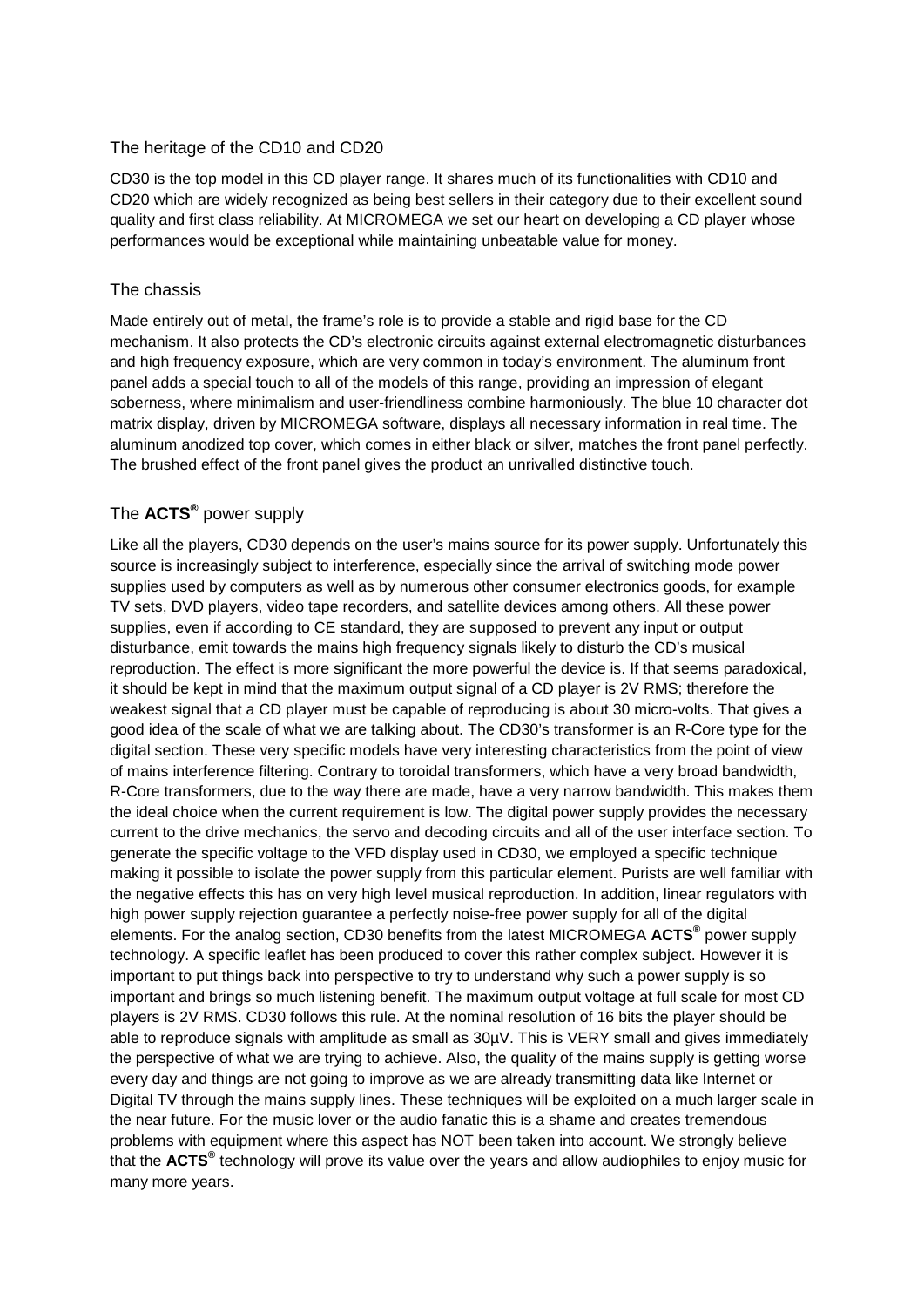### The drive mechanism

The MICROMEGA team's wish was to be innovative in this field, and it was the case for some very good reasons. Due to the success of DVD, DVD mechanisms produced today are of top, reliable quality, simply because they are mass produced and therefore subject to extremely tough quality control procedures inherent to mass production. It is for this reason that we took the wise decision to equip the CD30 with the latest generation SONY KHM313 or SANYO SFH850 DVD mechanism. The mechanism control is ensured by a Philips SAA78247 circuit and a MICROMEGA proprietary software program featuring error correction algorithms which are particularly efficient and designed for audio reproduction. At present and in many cases, CD players are optimized to read CD ROM. Indeed, audio CD is read at nominal speed, whereas in the case of CD ROM, some players reach up to 52 times nominal speed. It's a different aspect but it is not the most significant. When reading CD ROM, it is possible, if a batch of data contains errors, to go back and to re-read the passage, before choosing the best remaining error interpolation strategy. This solution is absolutely unthinkable in audio terms, because in the event of errors the aim is to privilege continuity of the musical message so that the listener doesn't realize that the player is correcting inaccurate data. Obviously, it's impossible to stop the reading and to repeat a passage several times to remove a scratch, a finger mark or anything else which could have triggered the error correction system. In light of this, we can see how important it is to adopt a specific strategy to audio reading and why the MICROMEGA team invested so much energy and time into developing the most appropriate solution in terms of musical reproduction.

### 132 kHz oversampling: Listening rather than figures

For some time, many players arrive on the market equipped with this technique which is so attractive on paper and commonly called SRC. These three letters, **S**ample **R**ate **C**onverter are like magic and manufacturers were fast to adopt this technique allowing them to publish amazing figures to impress consumers. And how important is actual listening in all that? Before going into detailed explanation about what motivated MICROMEGA to make this choice, it's important to explain briefly without too much theory, how a SRC functions and the reasons for which this type of component came to be developed. With the advent of digital techniques in the professional audio field, it quickly became necessary to convert signals which had different sampling rates. The most outstanding example is that of the difference in sampling rate between the DAT and CD. The former is sampled at 48 kHz and the latter at 44.1 kHz. Other frequencies appeared since, for example 32 kHz for digital radio, then 96 kHz and more recently 192 kHz for DVD Audio. It is therefore important to establish a bridge which makes it possible to convert in any direction a sampling rate to another. It is what we call ASRC **S**ample **R**ate **C**onverter or **A**synchronous **S**ampling **F**requency **C**onverter. Asynchronous means that the sampling rates that are converted are not multiples of one another. In this way we can convert a sampled signal at 44.1 kHz into a sampled signal at 96 kHz and even 192 kHz. Obviously at first glance, that seems fantastic but if we dig a little deeper we quickly discover that the disadvantages far outweigh the advantages and that despite the figures which could mislead a novice, it's not the best solution. Indeed, to convert 2 frequencies which are not multiples of one another, you need to have 2 clocks. The first clock is a multiple of the first frequency and the second a multiple of the second. The circuit will operate multiplications then round-offs until it reaches its goal. However, the two clocks will create beat problems, which will be extremely difficult to eliminate and which inevitably will have harmful effects on the quality of the musical message. For all these reasons the MICROMEGA team decided to opt for a synchronous conversion. By choosing the frequency of 132.3 kHz also expressed as 3 x 44.1 kHz, MICROMEGA succeeded in taking advantage of the undeniable advantages of a sampling rate conversion without having to deal with the problems of asynchronism. The ratio of 3 between the two frequencies was selected intentionally after long hours of listening which proved that an odd order had advantages over an even order. This system therefore makes it possible to have only one clock for the two frequencies because they are multiples of one another. Hence, this clock is to be treated with the greatest of care, in particular in terms of phase sound level and its spectral distribution, which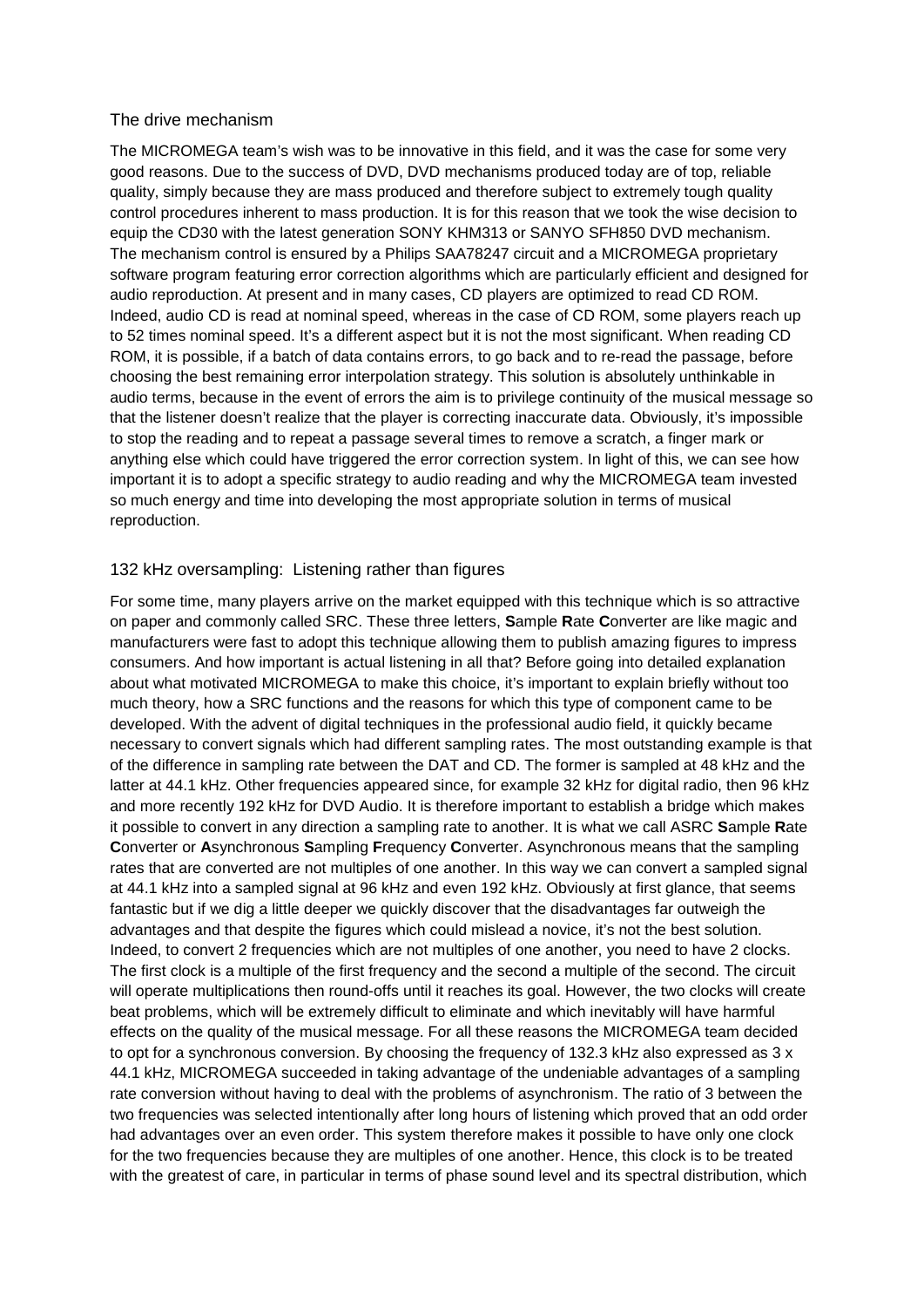are essential factors in determining reproduction quality. We decided on a specific component whose jitter is lower than 1ps on a range of 1 kHz for any frequency lower than 52 MHz. The frequency chosen for this clock is 16.9344 MHz which is 128 times the final sampling frequency of 132.3 kHz. In addition, the SRC makes it possible to take upmost advantage of the benefits provided by current digital-analog converters. It should be remembered that the original resolution of CD is 16 bits. Under no circumstances can this native resolution be increased, but on the other hand SRC's represent an ideal interface between the audio data formatting circuit and the digital-analog converter. The formatting circuit exports its data at 44.1 kHz for words of 16 bits in length. All modern digital-analog converters accept input words of 24 bits and this is particularly true since the arrival of DVD. If CD resolution remains at 16bits, the SRC will transform its word length into 24bits and internal oversampling of the SRC will make it possible to benefit as much as possible from the digital-analog converter's capabilities.

### Digital to analog conversion: AD1853

CD30 calls upon one of the best dedicated digital-analog converters currently available. We chose the Analog Devices AD1853 because of its unbeatable value for money. This converter with its dynamics of 110dB, its signal to noise ratio of 112dB and its THD + Noise figure of < -100dB is the ideal converter for treating signals from the SAA7824 as accurately as possible. The power supply with constant current source and shunt regulators ensures total immunity from external disturbances. The local decoupling ensured by very low inductance, very low series resistance capacitors, guarantees better signal integrity for the analog stages. The signals generated by the SAA7824 enter the AD1853 at 44.1 kHz. They are converted internally and oversampled 8 times in a digital filter whose out of band rejection is higher than 115 dB, pushing very far back from the audio band the first images of the digital filters. That makes it possible to have analog filters of a relatively low order while minimizing the energy transmitted out of the band. The design of the printed circuit is critically important and the MICROMEGA team put all its know-how into this part, which represented a challenge in more ways than one. The circuit, which was designed using the most modern software, is optimized to take into account the extraordinary possibilities of the selected components. Any design error can be costly, both in terms of measurements and listening quality. The AD1853's current outputs in differential mode enable it to preserve the intrinsic dynamics of the signal and to reject in common mode any disturbance which could have affected the signal. Despite all the precautions taken in terms of the layout, it may be that at certain times some external phenomena affect the signal. In this particular case, the differential mode proves to be extremely effective. Indeed, the principle of differential mode consists of conveying a signal in two separate branches, one of which is in opposite phase to the other. If a disturbance affects the signal it will simultaneously affect the phase of the two branches. When the differentiator comes into play between the two signals, this disturbance will be totally cancelled. It is what we call in technical jargon *the common mode*. Therefore, we can affirm that a differential signal saves 6 dB of dynamics and totally rejects any signal in common mode, taking into account the differentiator's common mode rejection factor. A subject often discussed is that of symmetrical connections. These were invented in the past in the professional field to transmit low level signals such as microphone signals, to eliminate ambient disturbances and in particular, hum due to mains cable radiation at 50 Hz.

### The analog stages

Bearing in mind what has been previously discussed, the differentiating stages had to be as equally efficient as the other component's performances. The choice was difficult because, as specialists know well, measurements and listening do not always go hand in hand; there is always an empirical part which remains and experience in the audio field is thus essential. Although SMD components are often rejected by the most extreme purists, once again experience proved that it is not as simple as that. You have to be wary of taking shortcuts as they often turn out to be very limiting. Each technology has its advantages and disadvantages, but it is clear that when working with signals of very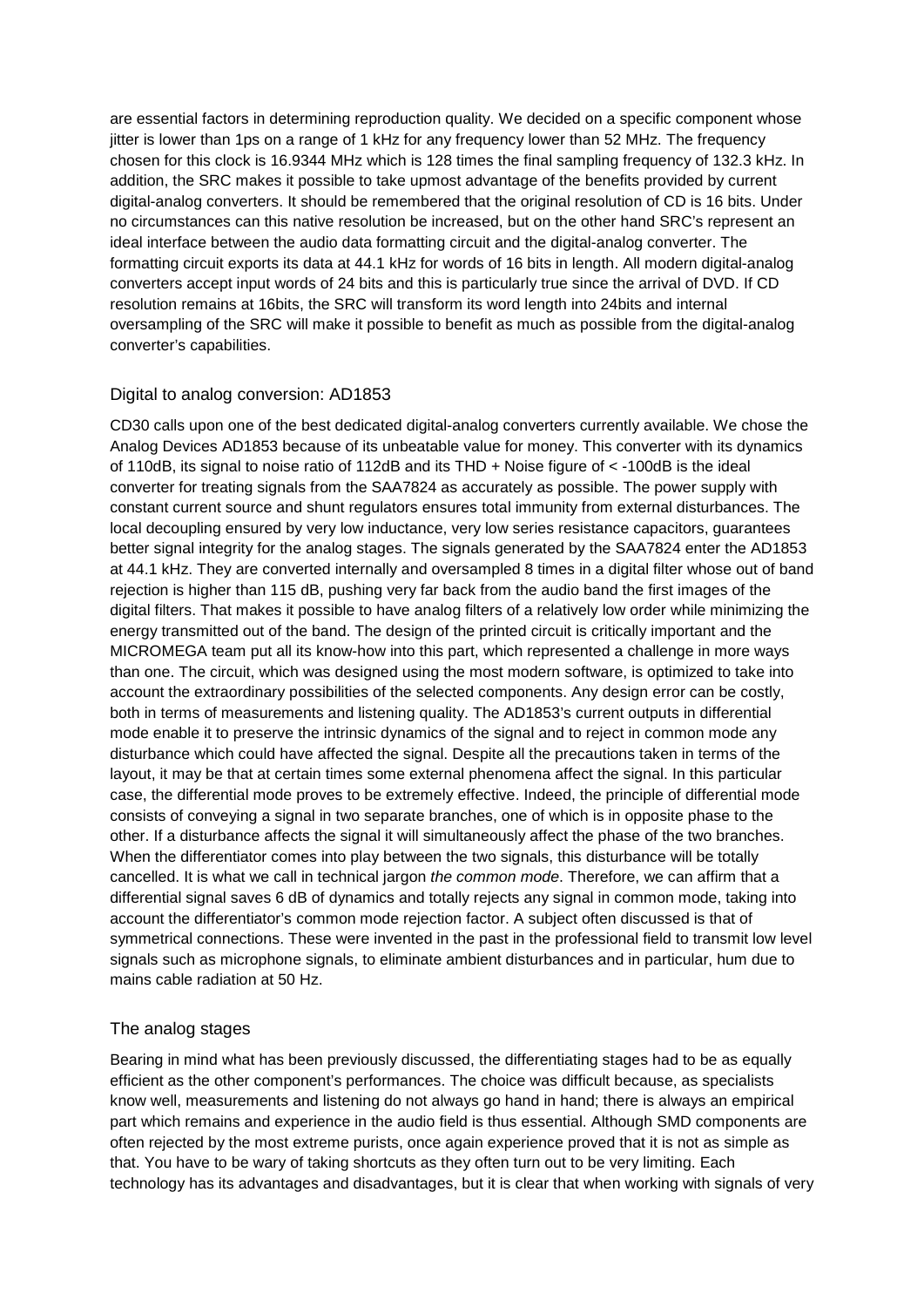low amplitude, the simplest way is often the best and SMD components do allow a substantial saving in space, which in our case is essential. Finally, the type of alignment of the analog output filters was not left to chance and the choice of a third-order Bessel filter turned out to produce the best results. The frequency cut-off was placed at 75 kHz, well beyond the audio band guaranteeing a perfectly linear phase from 20 Hz to 20 kHz and a constant group delay on the full audio band. For the last pole of this alignment, we deliberately selected a passive element in series with the signal in order to reject all high frequency residues which could have slipped through even the tightest of nets. The output signal is free from any DC component due to the use of a specific circuit, which allows a low impedance connection without resorting to a coupling capacitor. Very often this capacitor has to be electrolytic in order to eliminate low load impedance which is characteristic of certain amplifier inputs. Finally, a high-speed circuit which detects presence or absence of AC power supply sends the signal to the CD30 to emit DC bursts when switched on or in the event of sudden mains cut off.

### Conclusion: A challenge achieved

To produce a CD player at a reasonable price is not easy when your aim is to achieve the highest level of musical reproduction, which is as faithful and transparent as possible. CD30 reaches that point admirably and the thousands of owners of this model are only full of praise. For once you can rightly appreciate the positive effects of a rumor. CD30 will make you love music.